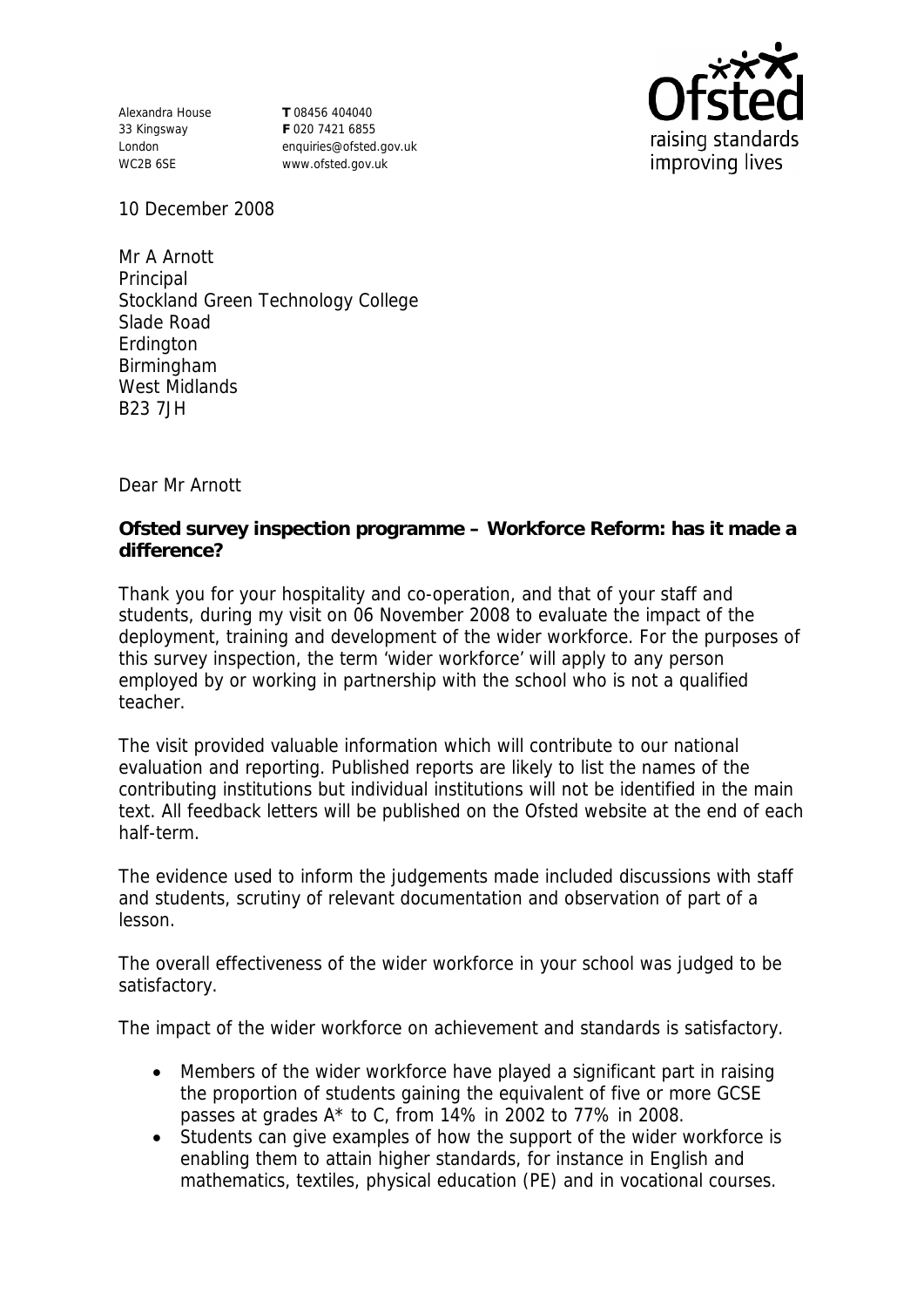- Members of the wider workforce are having a good impact on students' personal development and well-being, which is good overall. For instance, as heads of year they have the time to give students individual guidance and support, and students say they enjoy school more as a result.
- The limited number of wider workforce staff currently available to help students to enhance their progress in English is restricting the progress of those with statements of special educational need.

The impact of the wider workforce on the quality of teaching and learning is satisfactory.

- When teaching assistants are available to support students they have a good impact on teaching and learning.
- Effective work by the wider workforce enables teachers to focus on planning lessons and assessing students' progress.
- The wider workforce contributes well to enabling good use of resources and helps to overcome the poor quality of some of the accommodation.
- Due to the limited number of teaching assistants, students with learning difficulties and disabilities, including those with statements of special educational need, do not always receive the level of support to which they are entitled.

The impact of the wider workforce on the quality of the curriculum is satisfactory.

- The wider workforce has a good impact on broadening the curriculum. Examples include the vocational curriculum, the provision of work experience and other work-related learning, and the provision of a suitable curriculum for students at risk of disaffection.
- Staff shortages limit the impact of the wider workforce on the curriculum for students, especially those with literacy difficulties in Years 7 to 9.

The leadership and management of the wider workforce are satisfactory.

- Recent management changes, including appointments of the wider workforce at a senior level, have greatly enhanced the college's capacity for further improvement.
- The wider workforce feel they are well supported by senior leaders and, as a consequence, their morale is good.
- Arrangements for the performance management and long-term career development of the wider workforce are not sufficiently robust, but this has been recognised by senior leaders and plans are in place to address this.
- Management of the support of the wider workforce for students with learning difficulties and disabilities is currently insecure.

The impact of the wider workforce on inclusion is satisfactory.

- The wider workforce contributes well to community cohesion by enhancing the college's engagement with parents, through welfare support, and with business and external agencies, for example through the organisation of work-related learning.
- There is insufficient capacity in the wider workforce to provide effective support to students with learning difficulties and disabilities.